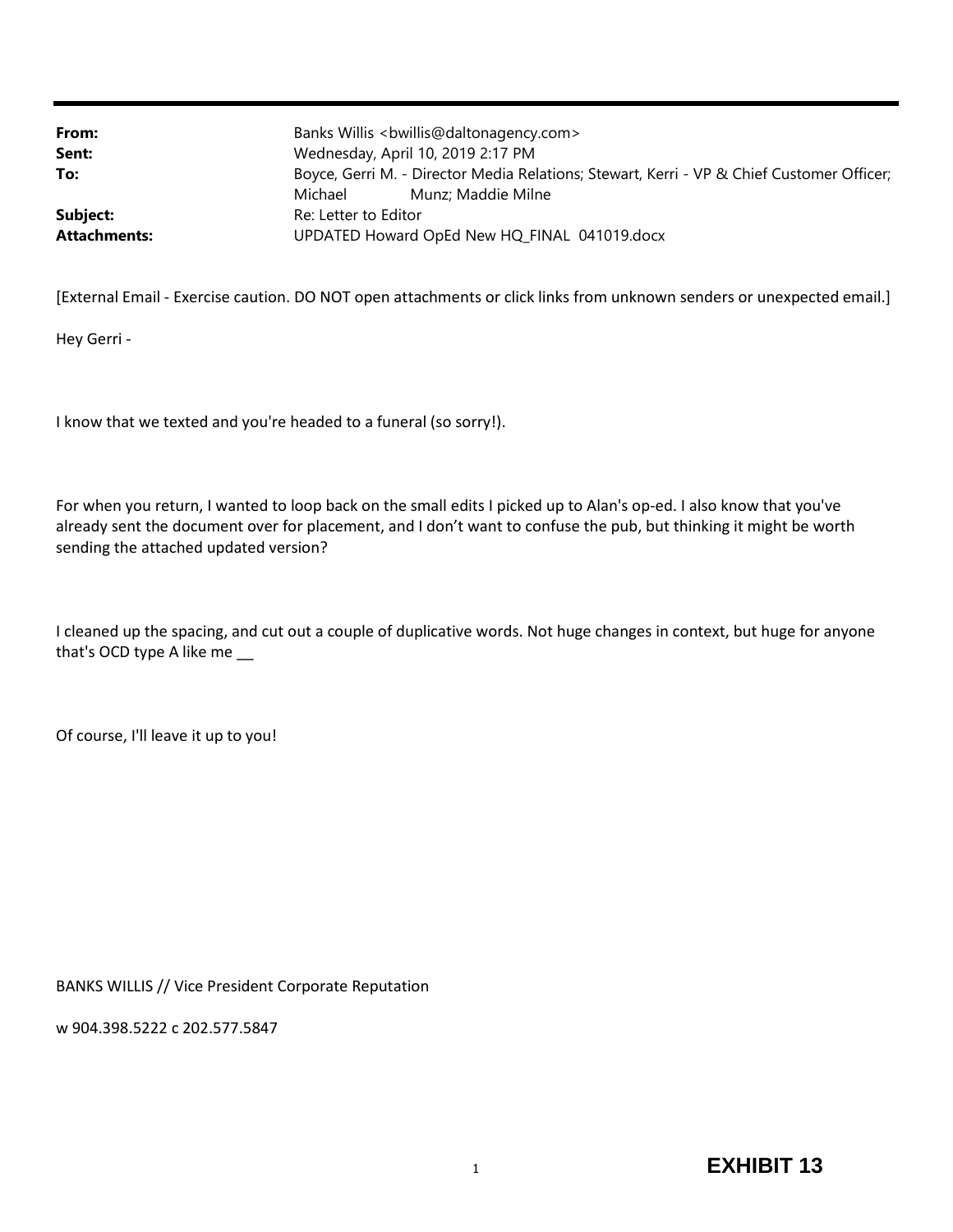<https://urldefense.proofpoint.com/v2/url?u=http-

3A\_\_www.daltonagency.com\_&d=DwIGaQ&c=c0bxDqEgwAsdU6tOGkHaIQ&r=\_Wbg8i9hdeNliDMFUzE4kg&m=2OTVedk gYStDdgf3UDvRbE6l6d\_Rxx9p7TnPj4Kqd\_o&s=5WyoWAMrweqDg8GtGdQBk7rT8oJSwo4e9CyUTG8BHAM&e=>

140 West Monroe // Jacksonville, FL 32202

CONFIDENTIALITY NOTICE: This communication may include confidential information and is intended only for the use of the addressee(s). If you are not the intended recipient, please notify the sender immediately and do not disclose, store or copy the e-mail or any related attachments

On 4/10/19, 1:32 PM, "Boyce, Gerri M. - Director Media Relations" <br/>boycgm@jea.com> wrote:

Alan's letter will run Sunday. Thanks. Gerri

-----------------------------------------------------------------

Florida has a very broad Public Records Law. Virtually all written communications to or from State and Local Officials and employees are public records available to the public and media upon request. Any email sent to or from JEA's system may be considered a public record and subject to disclosure under Florida's Public Records Laws. Any information deemed confidential and exempt from Florida's Public Records Laws should be clearly marked. Under Florida law, e-mail addresses are public records. If you do not want your e-mail address released in response to a publicrecords request, do not send electronic mail to this entity. Instead, contact JEA by phone or in writing.